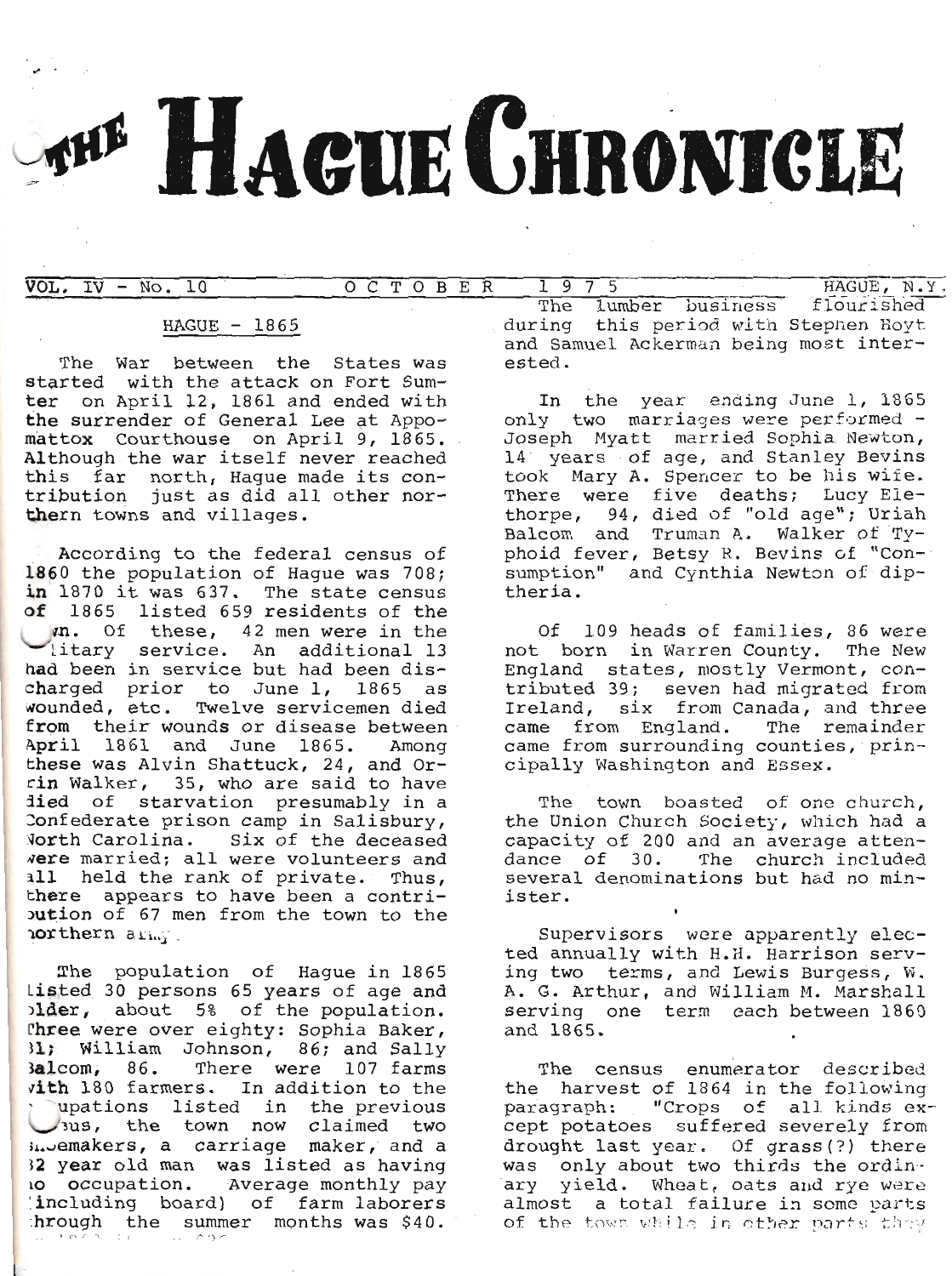HE HAGUE CHRONICLE is edited and ublished monthly by Emil Seerup, Box 504, Silver Bay, New York 12874. It supported financially by civics i inded citizens and local civic oranizations. News items and anouncements of general interest to he community are solicited.

(continued from page one)

uite over half. Of corn there was ut little, if any, more than half<br>he ordinary yield..."

With the war now over, the enumertor was asked for his opinions on a umber of items. The questions with nswers were: 1. How did the war efect debt between individuals? "It as very much diminished the amount f indebtedness". 2. What effect as it had on credit? "People pay as hey go". 3. Has it tended to proote prompt payment? "It has". 4. ow has it influenced the amount of rime? "Less during the war than bepre". 5. How has it influenced auperism? "No paupers here!" 6. hat changes in social conditions ave you observed since 1860? "Peole generally are in better pecuniary ircumstances than they were before<br>ne war. Being out of debt and ownng the land they occupy, the incease in taxation made necessary by le war can be borne without dis $resS$ <sup>"</sup>.

Some of these questions might apcopriately be asked today.

+ + + + + + + + + + + + + + + + + +

## U.S. ARMY CORPS OF ENGINEERS

A reader has sent us an item from le Roanoke Times of September 5 conerning action taken by the State of<br>irginia to have the action of the S. Army Corps of Engineers in tak-1g over jurisdiction of Smith Mounuin Lake in Virginia declared unlawil and unconstitutional. The suit, ought by Virginia's Attorney Generargues that the Army's actions  $\cdot$   $\blacksquare$ "arbitrary, capricious, an abuse ٠e administrative discretion, in exiss of constitutional authority and,

asks for a temporary injunction to remove the corps from the lake until the case reaches a final settlement in the courts.

Jurisdiction over the lake by the<br>Army is based on provisions of the Federal Rivers and Harbors Appropriation Act of 1899. Pursuant to provisions of this act, the Army put Smith Mountain Lake on its list of navigable waters of the United States in August 1965 but no further action was taken until April of this year when the Corps assumed regulatory control and instituted a permit pro-This action, the suit claims, qram. imposes an unconstitutional and unlawful burden on property owners at the lake by requiring them before beginning any construction or other activity to bear the expense and delay imposed by the Corps.

The outcome of this litigation should have some bearing on efforts to get the Corps out of Lake George.

+ + + + + + + + + + + + + + + + + + +

#### SCHOOL BOARD MEETING

The regular meeting of the School Board was held on September 8th with all members present.

Board members congratulated Mrs. Shirley Bly on her marriage the previous Saturday to Mr. Tom Smith of Brookwood Park Campsite.

The request of Mr. and Mrs. Macaulay to have their two sons transported to and from St. Mary's School in Ticonderoga, was approved.

The New York State School Board Members Convention will be held at Rochester on October 18-21. Mrs. Frasier will be the voting delegate although all members of the Board have indicated they will attend.

The Board approved a field trip or October 14 to Adirondack Community College in observance of "Know Your Government Week". Mr. Strumm will be in charge.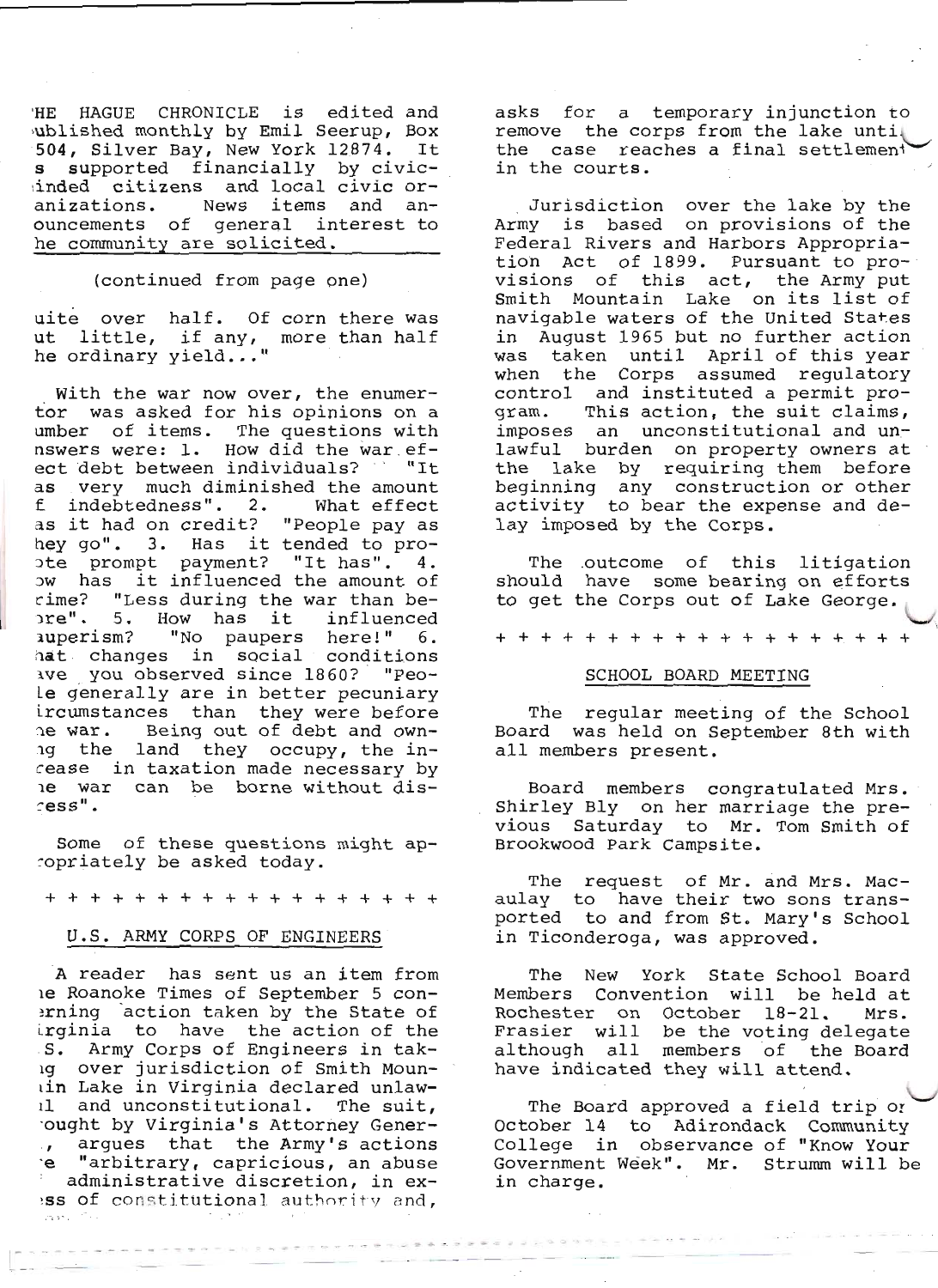tange a field trip to the State Bank Albany at Ticonderoga for a group<br>Adying money and banking.

 $\mathcal{L} \times \mathcal{L}$ 

Mrs. Edna Bolger has recently been 'etained as a remedial reading teach- r. She will be working half days. 'he project is being underwritten by 'ederal revenue grants.

Carolyn Craven is the new Home Ec-<br>nomics teacher. Her services are<br>eing provided through BOCES.

++++++++++++++++++

#### MRS. MERLE ANDERSON

Mrs. Merle Anderson died on Sep-<br>ember 8 at Moses Ludington Hospital<br>n Ticonderoga. She was 80 years of 9€.

Mrs. Anderson was a member of the enior Citizens of G1ens Falls and a ong time member of the Hague Home<br>''eau Federation. She was well \-/n throughout the area for her itings of local scenery.

She is survived by five sons, Har-Ld Spring of Plymouth, N.C.; Merrill<br>oring of Del City, Okla.; Leroy<br>oring of Elnora; Carl Spring of Ful-<br>erton, Cal.; and Robert Spring of .own Point; two daughters, Mrs. Bet-The Beaudin of Ticonderoga and Mrs.<br>Tances Clifton of Hague; 28 grandiildren, several great-grandchildren,<br>iree sisters and several nieces and :phews.

A mass of Christian Burial was onducted at St. Mary's Church in Tirnderoga on September 11 with burial plowing at Mount Hope Cemetery.

++++++++++++++++++

## THE WEATHER

The summer vacation season is be-<br> us; fall is not far ahead. Ev-<br>ne is asking whether winter will : tough or not. If the actions of re cought of not. If the actions of % an early winter ahead. Chipmunks id squirrels are moving about in an ,solute frenzy, But as the radiohave weather, whether or not".

As of possible interest to those<br>of our readers who have left or will<br>be leaving "God's Country" for a warmer climate or to year-round homes<br>elsewhere, we will provide daily high and low temperatures for each month<br>together with the amount of precipi-<br>tation. Our temperatures will be re-<br>corded near the lake and will prob-<br>ably register higher or lower than temperature readings in other parts<br>of the town.

| Date                             | High                  | Low<br>$\mathbf{r}$      | Precip.                                          |
|----------------------------------|-----------------------|--------------------------|--------------------------------------------------|
| Sept.<br>1<br>$\frac{2}{3}$<br>4 | 68<br>64<br>62<br>70  | 52<br>58<br>57<br>55     | Trace<br>R<br>2"<br>R                            |
| 5                                | 71                    | 56                       |                                                  |
| 6                                | 70                    | 59                       | $\cdot$ 2"<br>R                                  |
| 7                                | 71                    | 54                       |                                                  |
| 8                                | 72                    | 56                       | .15"<br>$\mathbb R$                              |
| 9                                | 66                    | 52                       |                                                  |
| 10                               | 66                    | 49                       |                                                  |
| 11                               | 72                    | 54                       |                                                  |
| 12                               | 72                    | 53                       | .6"<br>$\mathbb R$                               |
| 13                               | 59                    | 50                       | Trace<br>R                                       |
| 14                               | 58                    | 45                       |                                                  |
| 15                               | 60                    | 43                       |                                                  |
| 16                               | 63                    | 46                       | Trace<br>R                                       |
| 17                               | 60                    | 56                       | .2" R                                            |
| 18 <sup>°</sup>                  | 64                    | 54                       | Trace<br>R                                       |
| 19                               | 62                    | 59                       | 1.1"<br>$\mathbb{R}$                             |
| 20                               | 69                    | 62                       | .7"<br>$\, {\bf R}$                              |
| 21                               | 69                    | 60                       |                                                  |
| 22                               | 67                    | 54                       |                                                  |
| 23<br>24                         | 62<br>58              | 56<br>54                 | .2"<br>R<br>.5"<br>R                             |
| +                                | $\div$<br>+<br>┿<br>ተ | +<br>+<br>$\ddot{}$<br>+ | $\ddot{}$<br>$\mathbf +$<br>+<br>+<br>$+ +$<br>+ |

# SCHOOL TAX RATES

In a recent issue of the Hague<br>School Newsletter, the statement is<br>made that "the rate will be for the Town of Hague, \$15.61 per thousand of<br>assessed valuation and for the Town<br>of Ticonderoga, \$97.05 per thousand<br>of assessed valuation". A number of made that "the rate will be for the assessed valuation and for the Town<br>of Ticonderoga, \$97.05 per thousand of Ticonderoga, \$97.05 per thousand<br>of assessed valuation". A number of<br>people have asked us what the refer-<br>ence to the rate for the Town of Ticonderoga means.

At the outset it should be ex- $\alpha$ lair $\alpha$ d, that ...v.et af the same  $\epsilon$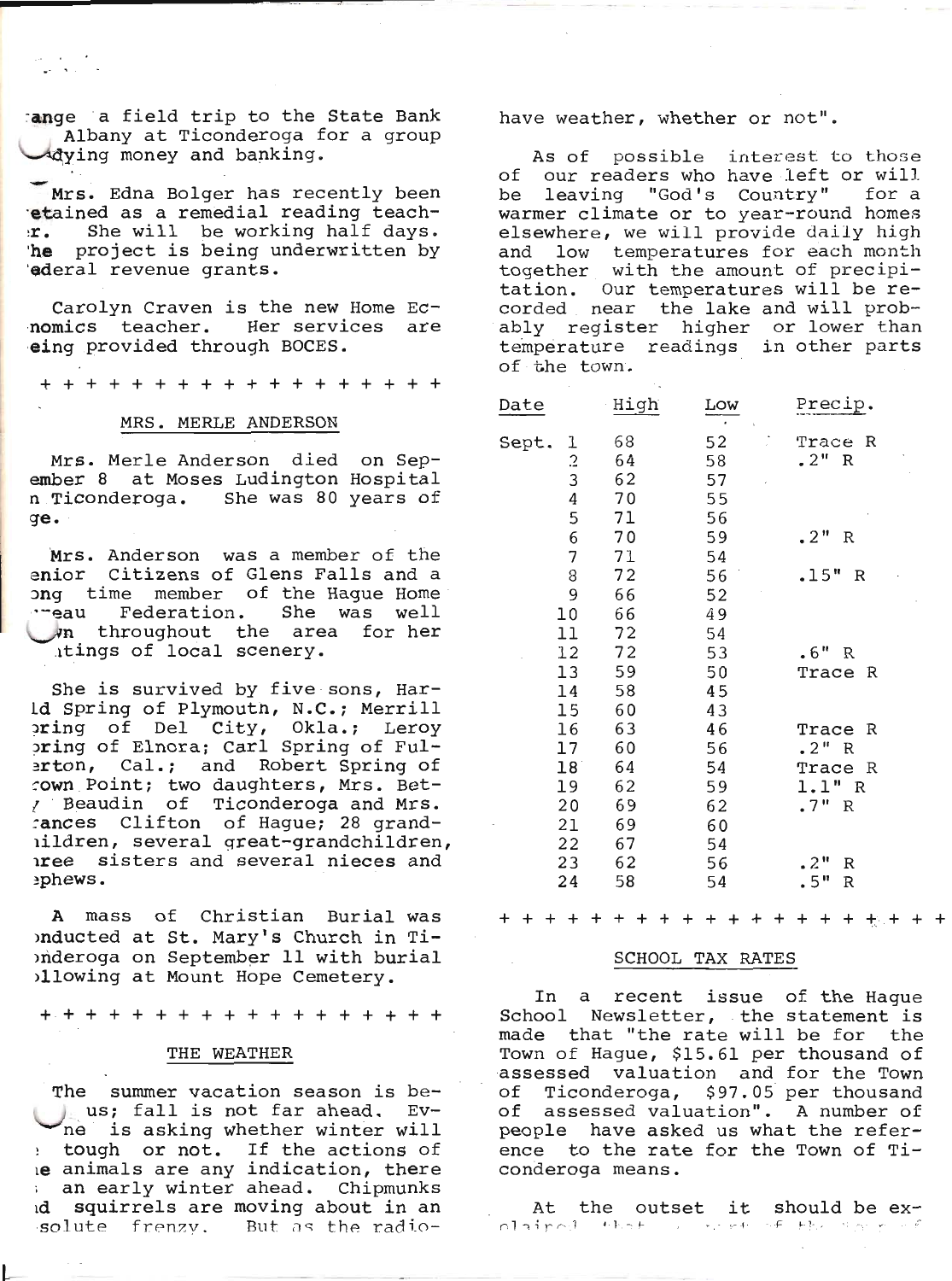District and a part of the Town of<br>Piconderoga is in the Hague School<br>District. Assessed valuations for an<br>entire town are determined by the<br>cown assessors without regard to<br>school districts. Thus, the Hague<br>ussessors dete

Assessed valuations in '<br>
re about 15% of true ssessed valuations in<br>
bout 97% of true value. Assessed valuations in Ticonderoga are about 15% of true value while Hague are

School tax rates, therefore, for<br>he current year are as follows: On<br>'iconderoga property located in the<br>'iconderoga School District - \$66.13;<br>n Ticonderoga property located in<br>he Hague School District - \$97.05;<br>n Hague pro

++++++++++++++++++

## THE ELECTTON

In the Republican Primary election<br>eld on September 9, James McKee de-<br>eated William B. Lambert by a vote<br>f 62 to 35.

e voted on in November, now appears o be: The line-up for local offices to

| emocrat                          | Republican          |
|----------------------------------|---------------------|
| Supervisor                       |                     |
| illiam K. DeLarm Clinton Frasier |                     |
|                                  | Supt. of Highways   |
| one                              | Daniel Belden       |
| Town Clerk                       |                     |
| ody Cole                         | Mary A. Scripture   |
|                                  | Councilman (4 yrs.) |
| orman A. Strumm William A. Cobb  |                     |
|                                  | Councilman (2 yrs.) |
| rving Fitzgerald Aaron Middleton |                     |
| Town Justice                     |                     |
| harles F. Fitzgerald Emil Seerup |                     |
|                                  | Assessor (4 yrs.)   |
| nomas E. Stull                   | James McKee         |
| and the company of the           | Assessor (2 yrs.)   |
|                                  |                     |

It is anticipated that there will<br>)istrict and a part of the Town of be independent candidates for several<br>Piconderoga is in the Hague School of the offices. be independent candidates for several

Registration days will be held at<br>the town hall on October 4th from 10<br>A.M. to 8 P.M. and on October 6th<br>from 2 P.M. to 8 P.M. The voting<br>machine will be open for inspection<br>and instruction on October 30 and 31<br>and Novembe

+++++++++++++++++++

## SILVER BAY ASSOCIATION

The Silver Bay Association has now<br>become a year-round resident. Here-<br>tofore, the offices and staff of the<br>Association moved to Glens Falls at<br>the end of the summer season where<br>they remained until spring. Now, the<br>Glens open year-round.

Conferences this year have been<br>booked through early November. Plans<br>are being formulated for a winter<br>program for the latter part of the<br>winter season. Conferences will be-<br>gin again in the spring.

+++++++++++++++++++

## TOWN BOARD MEETING

A regular meeting<br>Town Board was held<br>with all members except<br>ton present. A regular meeting of the Hague<br>Town Board was held on September 9 Aaron Middle-

The supervisor read a letter of<br>commendation from the Lake George<br>Commission for the beautiful floral<br>display which the town has maintained<br>at the intersection of Routes 9N and<br>8 all summer. Mr. Clifton West who<br>had undert

The supervisor advised that a let-<br>ter had been sent to Trailways Bus<br>Company asking for its cooperation in<br>keeping down the speed of its buses<br>through the Silver Bay :lter. ... re\*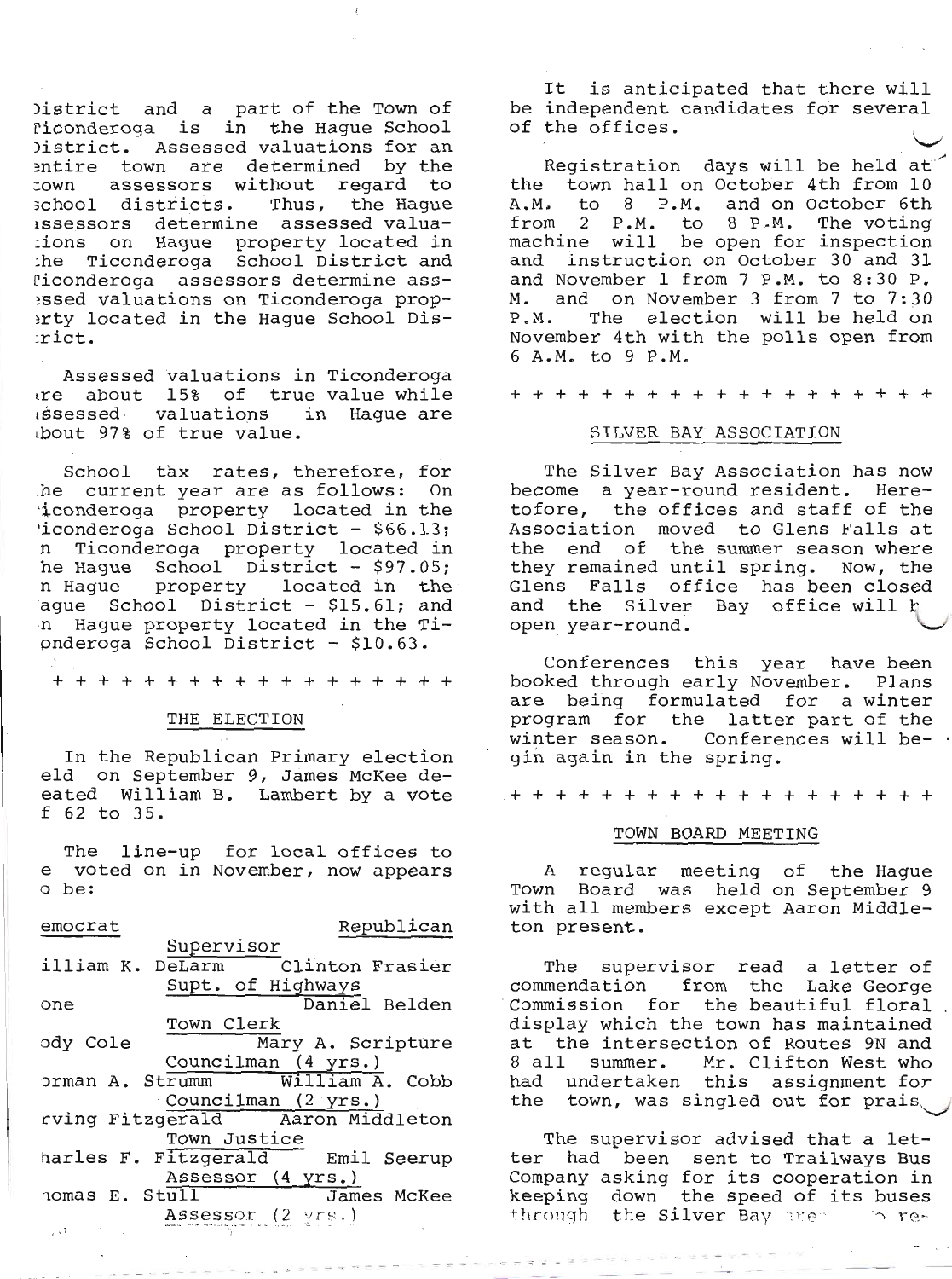nse has been received.

a na kalendari<br>Tanzania kalendari

letter from the Pine Cove Assoc-<br>reion asking the town to consider **Bar-round** police protection and esablishment of an identification sys-<br>am for personal property as a poss-<br>ble deterrent to thievery, was read I the supervisor. The current bud-<br>at does not provide for year-round atice protection and this item was<br>abled for the present. It was felt hat all residents could put their<br>in identifying mark on items of peronal property which would make them<br>asily identifiable in the event of<br>heft and subsequent recovery and<br>hat this could be done without in-<br>olving the town. However, the mater will be studied further.

Mr. Meola and several highschool<br>tudents attended the meeting to urge<br>ction on the ski-tow. It was re-<br>orted that about 600 feet of runway as been cleared and that more clear-<br>was required. This will be done f the Highway Department as their<br>d.-- load permits. The poles, wheels nd engine have been procured by gift<br>r otherwise and are now available.<br>11 that is needed is the rope and<br>he man-power to install the lift.<br>very effort is being made to have<br>he tow in operation before the snow<br>rrives. If y ge shed. The run will parallel the ighway.

The location of the Sabbath Day oint Road was again discussed and his time it appears that an agree-<br>ent has finally been reached. The iew road will be located alongside ;abbath Day Association common prop-<br>:rty and proceed along the boundary<br>of Frank Carney's property to Route<br>N. As a part of the agreement, the ;abbath Day Association will pay to e the roadway surveyed and provide<br>-- lrvey map, Frank and Jack Carney rill provide necessary fill and the Town will haul the fill and construct -he road.

Mr. Meola inquired as to the sta-

motion to determine the attitude of<br>the townspeople by arranging for an<br>opinion poll to be conducted at the<br>time of the general election in November.

A number of complaints concerning<br>the use of the landfill by persons<br>not residing in the town were dis-<br>cussed. The supervisor announced<br>that all residents should obtain decals for their cars or trucks to identify them as residents. The decals are available at the town haIl.

The old landfill continues to be available for deposit of junk cars. When a sufficient number are avail-<br>able, the town will call in the car crushing company and have them taken away.

+++++++++++++++++++

#### HOME BUREAU FEDERATTON

Mohican Chapter of Home Bureau<br>opened its fall schedule with a meeting on September 16 to plan its pro-<br>gram for the coming year. A number<br>of crafts were displayed and a vote taken as to which ones will be undertaken this year.

Meetings will be held on the first and third Tuesday at 10 A.M. in the Hague Baptist Church Annex. Anyone wishing to join is welcome.

+++++++++++++++++++

## HAGUE HISTORICAL SOCIETY

About fifteen members of the Hague<br>Historical Society journeyed to Ver-<br>mont on September 20 where they vis-<br>ited the Sheldon Museum in Middlebury<br>in the morning and Wilson Castle near<br>Rutland in the afternoon.

The Sheldon Museum is literally a<br>treasury of the manner of life of a typical New England community in the 1800's. The building itself was<br>built in 1829 by Mr. Eben Judd. It<br>is constructed of brick, braced with<br>massive hand hewn beams and heated by<br>fireplaces of black marble from a<br>nearby cu the passed of black maible flom a<br>nearby cuarty. After it passed